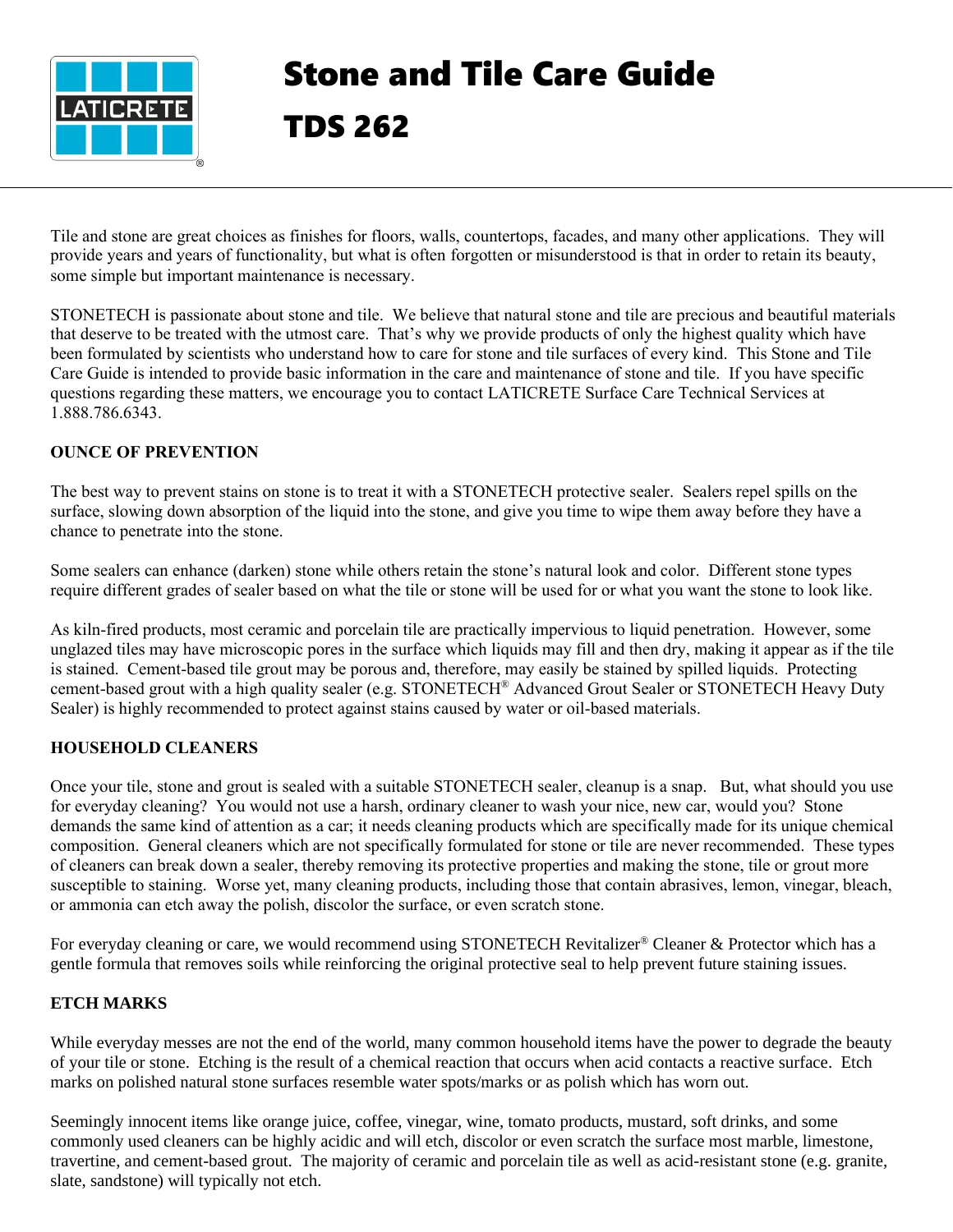Sealing will provide you with some time to wipe up a spill, but it cannot stop the chemical reaction that may leave an etch mark. Remember to always use coasters and place mats on acid-sensitive stones.

# **WHAT TO DO WHEN A SPILL OCCURS**

It usually does not take long for common household spills to occur as a result of cooking near, playing on or just simply living with natural stone or tile.

#### Food and Drink Spills

Quickly scoop up the food and wipe up the liquid spill with a clean, dry cloth. Spray the area with STONETECH<sup>®</sup> Revitalizer<sup>®</sup> Cleaner & Protector and wipe with a clean, dry cloth. Repeat if necessary.

## Oily Stains

If you know the stain is oil-based (often from foods like salad dressings, cooking oils, butter, cosmetics, etc…) use STONETECH Oil Stain Remover to absorb the stain from deep within the stone.

#### Mud

Let the mud stain dry completely before removing dried mud with a soft plastic or nylon brush. Spray affected area with a STONETECH stone and tile cleaner (e.g. STONETECH Stone & Tile Cleaner). Wipe dry with a clean cloth and repeat if necessary. If the stain remains, contact a stone care professional.

#### **Others**

Pets and kids can potentially present you with some of the worst tile and stone care challenges as urine, feces, blood, and vomit occur from time to time. Any spill should be cleaned up as quickly as possible to minimize damage caused by acids or staining. Dispose of the waste properly, spray your stone with STONETECH Revitalizer Cleaner & Protector and wipe with a clean, dry cloth.

## **MAINTENANCE**

Keep your tile and stone looking great by taking some simple precautions.

## Kitchen and Bathroom Counters

Many household foods, beverages, cosmetics, and other items can degrade tile grout and damage stone. Common toiletries like toothpaste, mouthwash and perfume/cologne as well as common foods such as orange juice, vinegar, and soft drinks contain acids and other ingredients that can degrade sealers or damage your stone's surface.

Whether you have stone slab counters or stone, ceramic or porcelain tile counters, using STONETECH Stone & Tile Cleaner will remove residues from cooking oils, everyday food spills and hairspray.

#### Stone or Tile Floors

Clean your interior stone and tile floors frequently using a clean, non-treated, dry dust mop, as abrasive particles of sand and dirt can damage natural stone and tile surfaces. Mats outside entrances will help to minimize damage. Also, be careful when using a vacuum cleaner as the metal or plastic attachments and wheels can scratch soft stone surfaces.

Damp mop your stone or tile floor with a properly diluted solution of the appropriate STONETECH stone and tile cleaner. Avoid walking on the floor until completely dry, as wet stone and tile floors tend to be slippery.